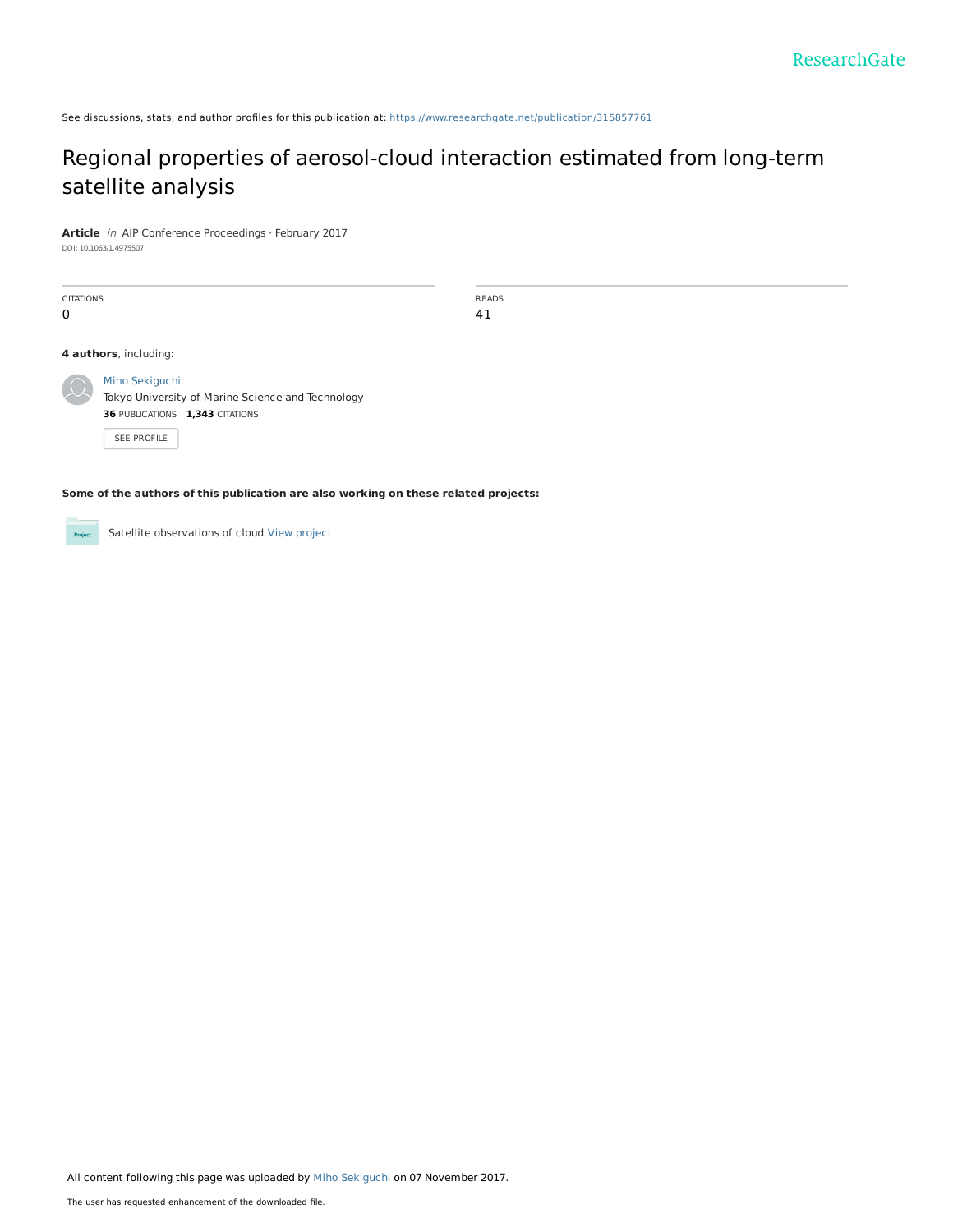## **Regional properties of aerosol-cloud interaction estimated from long-term satellite analysis**

[Miho Sekiguchi](http://aip.scitation.org/author/Sekiguchi%2C+Miho), [Takashi Y. Nakajima,](http://aip.scitation.org/author/Nakajima%2C+Takashi+Y) [Takashi M. Nagao,](http://aip.scitation.org/author/Nagao%2C+Takashi+M) and [Teruyuki Nakajima](http://aip.scitation.org/author/Nakajima%2C+Teruyuki)

Citation: [AIP Conference Proceedings](/loi/apc) **1810**, 040005 (2017); View online: <https://doi.org/10.1063/1.4975507> View Table of Contents: <http://aip.scitation.org/toc/apc/1810/1> Published by the [American Institute of Physics](http://aip.scitation.org/publisher/)

### **Articles you may be interested in**

 [Information content of cloud physical properties derived from satellite active remote sensors](http://aip.scitation.org/doi/abs/10.1063/1.4975515) AIP Conference Proceedings **1810**, 050003 (2017); 10.1063/1.4975515

 [Standing at the shore of the atmospheric radiation study and climate research](http://aip.scitation.org/doi/abs/10.1063/1.4975501) AIP Conference Proceedings **1810**, 030001 (2017); 10.1063/1.4975501

 [Optical properties of mineral dust aerosol in the thermal infrared](http://aip.scitation.org/doi/abs/10.1063/1.4975513) AIP Conference Proceedings **1810**, 050001 (2017); 10.1063/1.4975513

 [Development of multiple scattering polarization lidar to observe depolarization ratio of optically thick low level](http://aip.scitation.org/doi/abs/10.1063/1.4975514) [clouds](http://aip.scitation.org/doi/abs/10.1063/1.4975514) AIP Conference Proceedings **1810**, 050002 (2017); 10.1063/1.4975514

 [Shortwave and longwave radiative forcings of aerosols depending on the vertical stratification of aerosols and](http://aip.scitation.org/doi/abs/10.1063/1.4975547) [clouds](http://aip.scitation.org/doi/abs/10.1063/1.4975547) AIP Conference Proceedings **1810**, 090007 (2017); 10.1063/1.4975547

 [Progress and challenges in the estimation of the global energy balance](http://aip.scitation.org/doi/abs/10.1063/1.4975500) AIP Conference Proceedings **1810**, 020004 (2017); 10.1063/1.4975500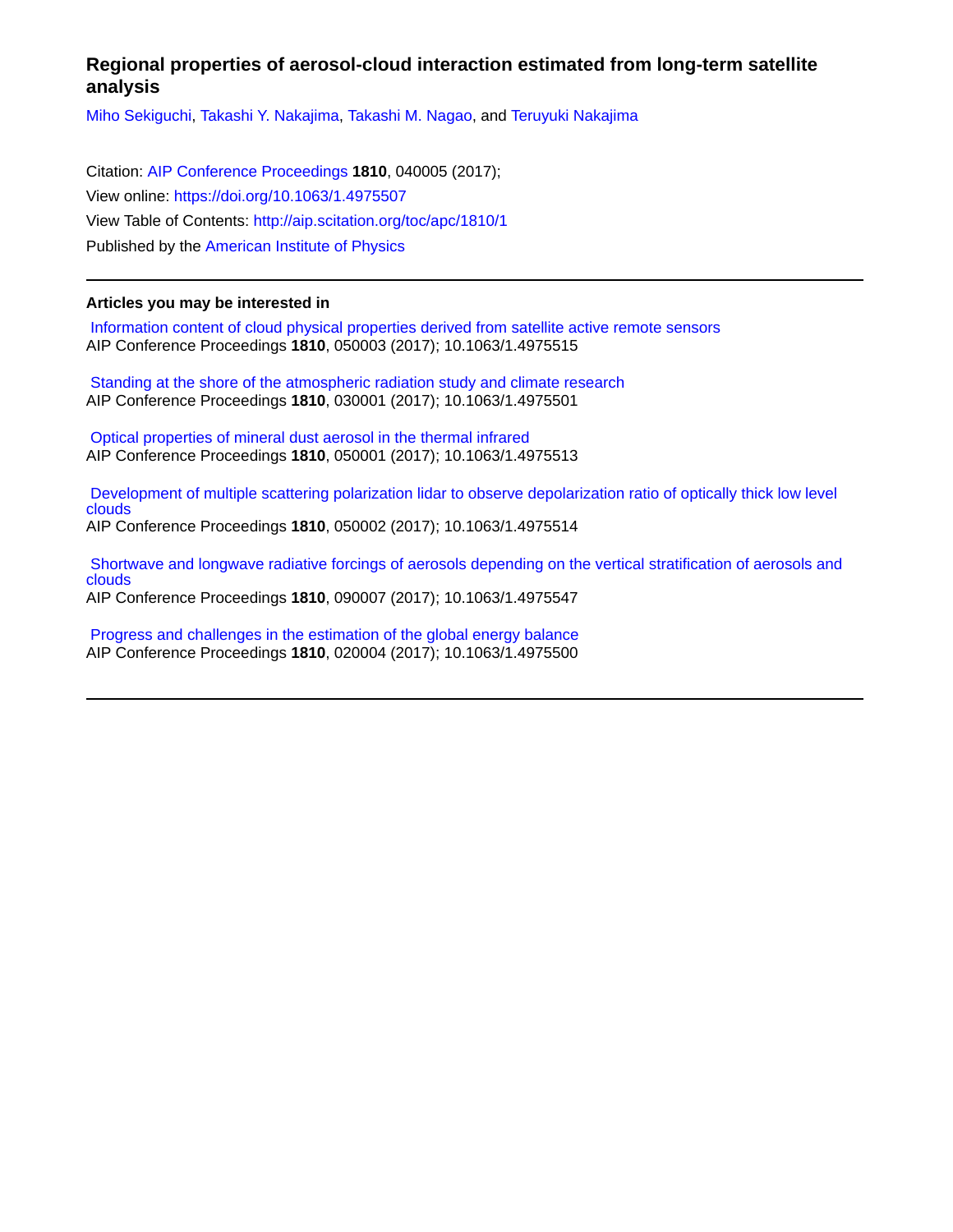# **Regional Properties of Aerosol-Cloud Interaction Estimated from Long-term Satellite Analysis**

Miho Sekiguchi<sup>1, a)</sup>, Takashi Y. Nakajima<sup>2, b)</sup>, Takashi M. Nagao<sup>3, c)</sup> and Teruyuki Nakajima<sup>3, d)</sup>

> *1 Tokyo University of Marine Science and Technology, Japan 2 Tokai University, Japan 3 Earth Observation Research Center, Japan Aerospace Exploration Agency, Japan*  a) Corresponding author: miho@kaiyodai.ac.jp  $(b)$  nkjm $(a)$ yoyogi.ycc.u-tokai.ac.jp c) nagao.takashi@jaxa.jp  $^{d)}$  nakajima.teruyuki@jaxa.jp

**Abstract.** The present study investigated the correlations between aerosol and cloud parameters derived from satellite remote sensing to estimate properties of aerosol-cloud interactions. The global statistics showed that effective particle radius and optical thickness of low clouds correlate well with column number concentration of the aerosol particles in small – moderate amount of atmospheric aerosol loading (about  $N_a < 10^9$  [particles/cm<sup>2</sup>]), which are consistent with an aerosol indirect effect. In case of turbid atmosphere, inverse trends between aerosol and cloud microphysics parameters are appeared. These inverse tendencies can be founded in case of smaller LWP cases.

### **INTRODUCTION**

Aerosols may affect cloud distributions and radiative properties. To understand those processes, satellite-based remote sensing data and its analysis are suitable because it can be derived globally and plenty data. The improvements in satellite instrumentations and retrieval methods have provided valuable data to minimize uncertainties in assessments of aerosol-cloud interactions. Many previous studies investigated the correlations between aerosol and cloud parameters derived from satellite remote sensing to estimate properties of aerosol-cloud interactions [1][2][3][4]. The methods used satellite data are pointed out two disadvantages. One is the observation for aerosols and cloud parameters are not coincident by passive remote sensing. In this study, spatial and temporal averaged data, which are considered to have typical characteristics in each region and period is used to understand the relation of aerosol and cloud properties. The other is retrieval aerosol is observed at clear condition, not in cloud field. We will compensate for the point with data by active remote sensing, but not shown. To achieve better evaluations, we arrange spatial and temporal range of data to gather to take correlations as for discussing targets. In this study, we introduce satellite data and the statistical method, show seasonal and regional results and discuss seasonal variability and regional properties.

## **DATA SOURCES AND METHODS**

We use the datasets of aerosol and cloud parameters obtained from Terra/MODIS, because it is continuous and stable. Cloud parameters are analyzed cloud effective radius  $(r_e)$ , cloud optical thickness  $(\tau_c)$ , cloud-top temperature  $(T_c)$  with the CAPCOM algorithm [5][6]. This algorithm is applied only to liquid water cloud. It is known the NIR channels used in such algorithm makes differences in effective radius [6]. To the consistency of previous studies, we adopt data by the 3.7  $\mu$ m channel. For aerosol parameters, we use the column number concentration of aerosol

> *Radiation Processes in the Atmosphere and Ocean (IRS2016)* AIP Conf. Proc. 1810, 040005-1–040005-4; doi: 10.1063/1.4975507 Published by AIP Publishing. 978-0-7354-1478-5/\$30.00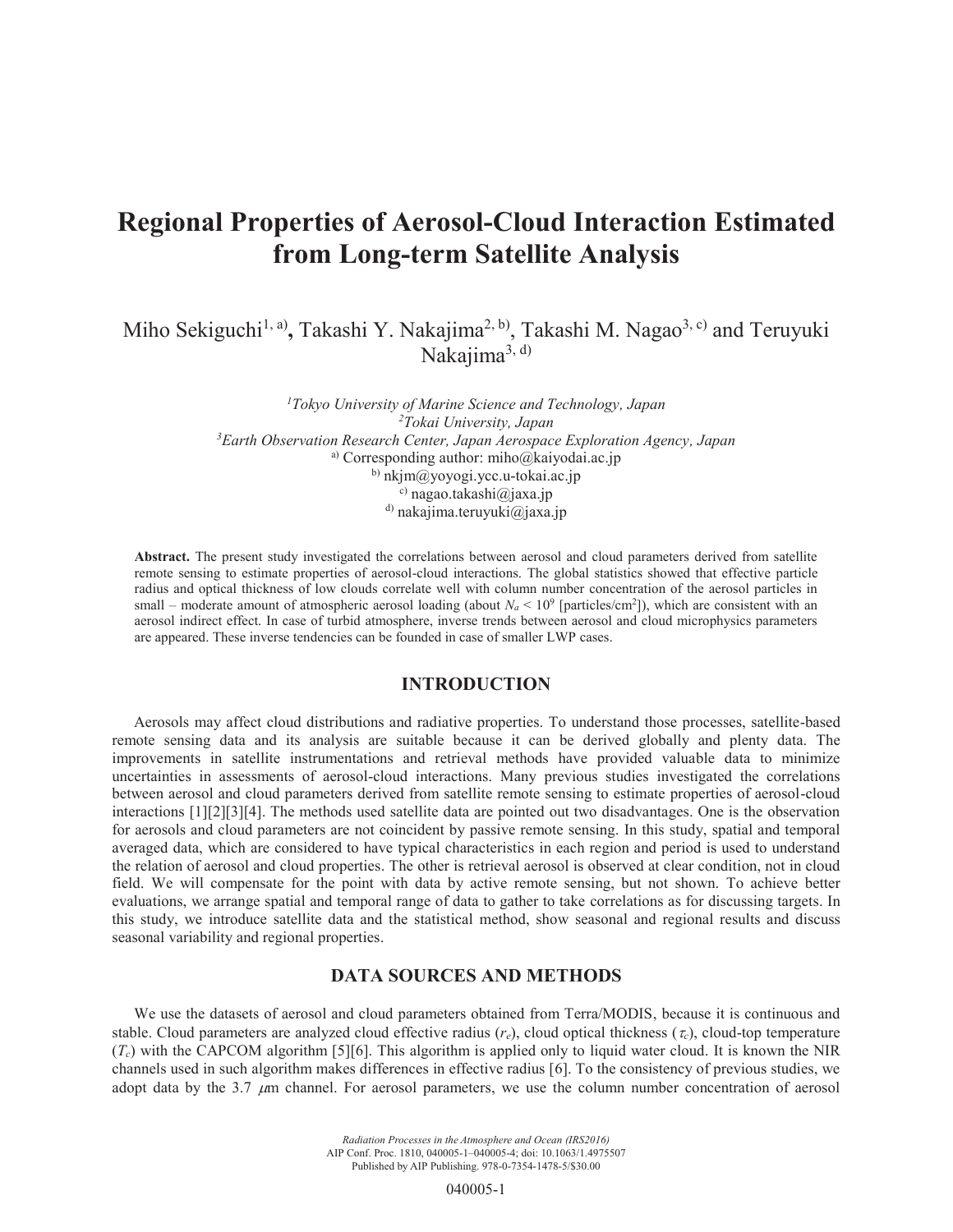particles (*Na*) calculated from aerosol optical thickness, small/large particle ratio, mass concentration using the defined aerosol size distribution retrieved by the MOD04 algorithm [7][8]. Aerosol and cloud parameters are spatially averaged for 0.25 degrees grid and temporally averaged daily. Those averaged data can be treated as a representative in each grid, it means, it represents a characteristic feature of each grid and time. They are available from January 1st 2001 to December 31st 2010.

Cloud microphysical parameters are mainly affected by meteorological factors at observation point. To filtered the effect of the factors to some extent and pick up the aerosol effect, we pick up  $N_a$  and cloud parameters in same grid and time over a focusing area and season, and put every matched cloud parameter into a bin, which is consisted to divide a value of log<sub>10</sub>*N<sub>a</sub>*. We calculate average and standard deviation in each bin, take correlations between bincentered log<sub>10</sub>*N<sub>a</sub>* and bin-averaged cloud parameters. Different bin size is set for percentile of cloud parameters, larger bin is defined for smaller than 2.5 and larger than 97.5 percentile data. We also compute regression analysis between bin-centered  $\log_{10}N_a$  and bin-averaged cloud parameters. To judge significances, we set thresholds for the number of cloud parameter, standard deviation and remove the bin from an analysis if those are larger than the thresholds.

#### **Seasonal and Regional Dependencies**

To study seasonal variability and regional properties, we divide the area with every 10 degrees of latitude to gather matched data. Effective particle radius and optical thickness of low clouds correlate well with column number concentration of the aerosol particles in small – moderate amount of atmospheric aerosol loading (about  $N_a < 10^9$ ), which are consistent to aerosol indirect effect.

In case of turbid atmosphere, inverse trends between aerosol and cloud microphysics parameters are appeared, and then, inverted again around  $N_a = 10^{10}$ . These inverse trends are rarely or weakly appeared in the southern subtropics. In mid-latitude, we find regression slopes between aerosol number concentrations and cloud parameters are steeper, it means, aerosol affects clouds greater in winter than summer, in northern than southern hemisphere. It is considered that cloud formation process is strongly affected by atmospheric dynamical processes in summer, that aerosols' effect is appeared relatively weak. That seasonal variation does not appear in tropics and subtropics about  $N_a < 10^9$ .

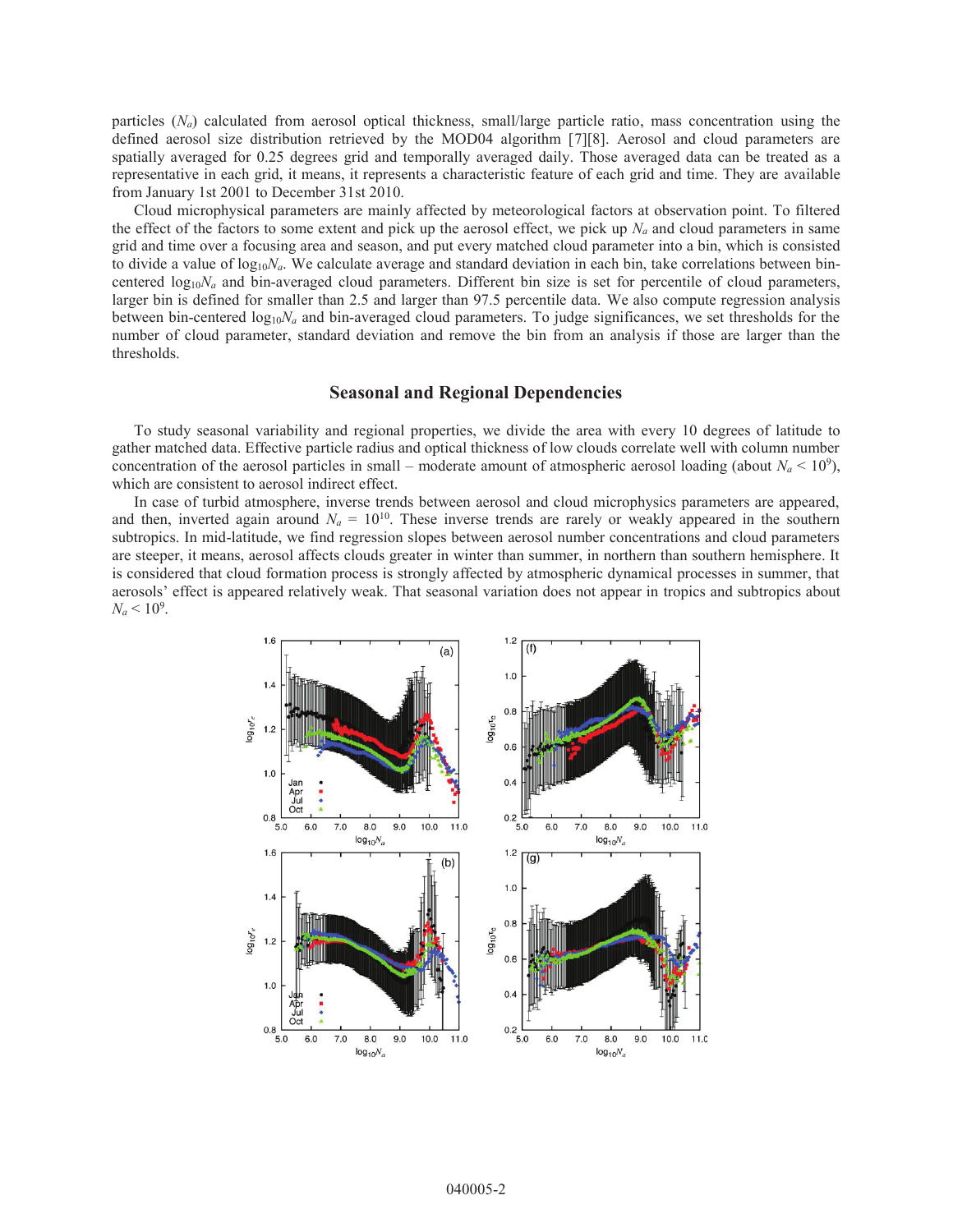

**FIGURE 1.** Correlation plots between column aerosol number and cloud effective radius (left panels), cloud optical thickness (right panels) using 0.25º grids daily averaged MODIS data for 10 years. The data ranges are divided into (a), (f) mid-latitude in northern hemisphere  $(35 - 45 \text{ N})$ , (b), (g) subtropics in NH  $(15 - 25 \text{ N})$ , (c), (h) tropics  $(5 \text{ N} - 5 \text{ S})$ , (d), (i) subtropics in SH (15 – 25 S) and (e), (j) mid-latitude in SH (35 – 45 S). Black, red, blue and green show January, April, July and October, respectively. Circles, squares, diamonds and triangles show the averaged values, and error bars indicate one standard deviation in each bins.

#### **Liquid Water Path Dependency**

McComisky and Feingold[9] indicated cloud liquid water path (LWP) should be considered as a constraint for aerosol-cloud interactions. To study about LWP dependencies of aerosol-cloud interaction, we divide into eight categories of LWP and take correlations. Figure 2 shows correlation plots between column aerosol number concentration and cloud effective radius (Fig. 2a), and  $N_a$  and cloud optical thickness (Fig.2b) at tropics (20N – 20 S) in every January from 2001 – 2010. For effective radius in smaller LWP cases (about LWP < 60), negative correlations turn to positive around Na =  $10^9$ , and turn to negative again around  $N_a = 10^{10}$ . This trend does not appear in larger LWP cases. In case of clear – moderate air  $(N_a < 10^9)$ , correlation slopes can be approximated linear functions in smaller LWP cases but not good in larger LWP cases. For optical thickness, positive correlations turn to negative around  $N_a = 10^9$  in all LWP cases, and turn to positive again around  $N_a = 10^{10}$  in smaller LWP cases. In larger LWP case, the range of  $N_a$  is too narrow to find for second turn.